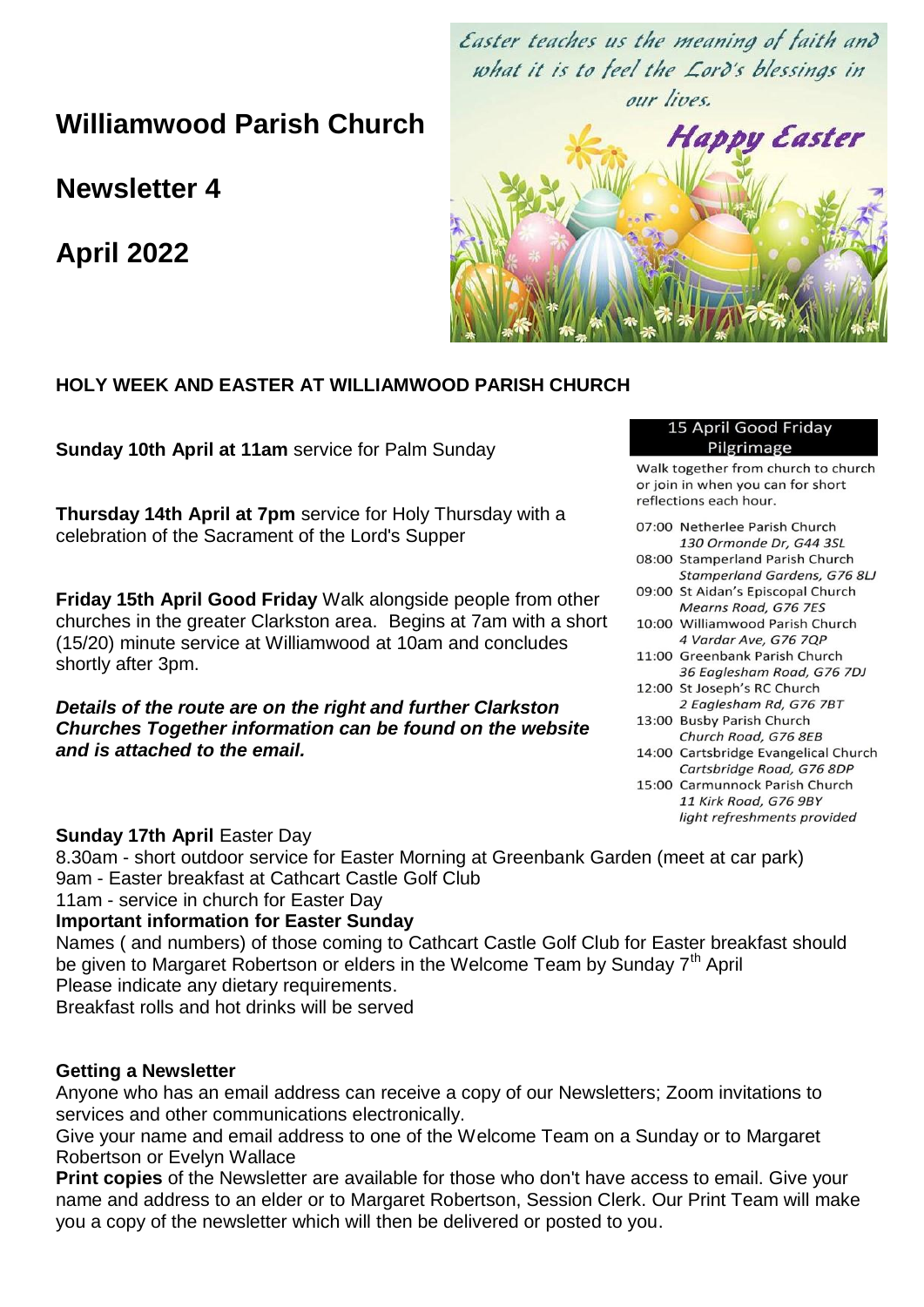## *Glasgow Presbytery Plan*

We have known for some time that the number of ministries within the Church of Scotland, including within Glasgow Presbytery, are to be drastically reduced.

Glasgow Presbytery is now drawing up a Plan for Ministry and Mission in the Presbytery. The Presbytery has been divided into four zones. We are in zone four. Ministry posts will be allocated to each zone on the basis of population.

There are about 65 posts for the whole Presbytery

Within each zone congregations are being encouraged to form smaller 'clusters' in which ministry may be shared. At its recent meeting the Kirk Session of Williamwood agreed to continue discussions with other congregations to make up a Greater Rouken Glen Cluster (working title!). These congregations are: Giffnock: South; Giffnock: Orchardhill; Giffnock: The Park; Pollockshaws; Eastwood; Thornliebank; Carnwadric. Initial discussions involving our Minister and the ministers of these other congregations are proving fruitful though they are at an early stage. These are not discussions about closing buildings or uniting congregations! As progress is made, everyone will be kept updated.

## *Becoming a member of Williamwood*

If you think you might like to become a Communicant member of our congregation at Williamwood please speak to the Minister; Session Clerk or any elder. You can transfer membership from another congregation or denomination; become a member for the first time in a service which includes profession of faith (also called confirmation) or - in special circumstances - by resolution/decision of the Kirk Session upon applying for membership All are welcome in our congregation

### **Join Beccy at Rouken Glen**

Come along for a coffee and chat on the 12th April at 10.30am at Rouken Glen Garden Centre

#### **Clarkston Care Home Worship**

Clarkston Care Home is happy to begin worship services over the next few months, and they will be set for one Tuesday morning every month. We at Williamwood Church have always tried to be part of a rota and in order to facilitate this we are looking for one or two teams to be involved in the services once or twice a year.

Please give your names to Jan if you are able to help with this. *Many thanks*

**The Events Committee have organised their first fundraising event in two years.**

**Numbers will still be restricted, so don't waste too much time and make sure you get your tickets and come along for some fashion bargains**



## **Thank you**

"Carole Ferguson and family would like to thank all in Williamwood for the beautiful church flowers and kind words and cards on the recent sad death of her Mum."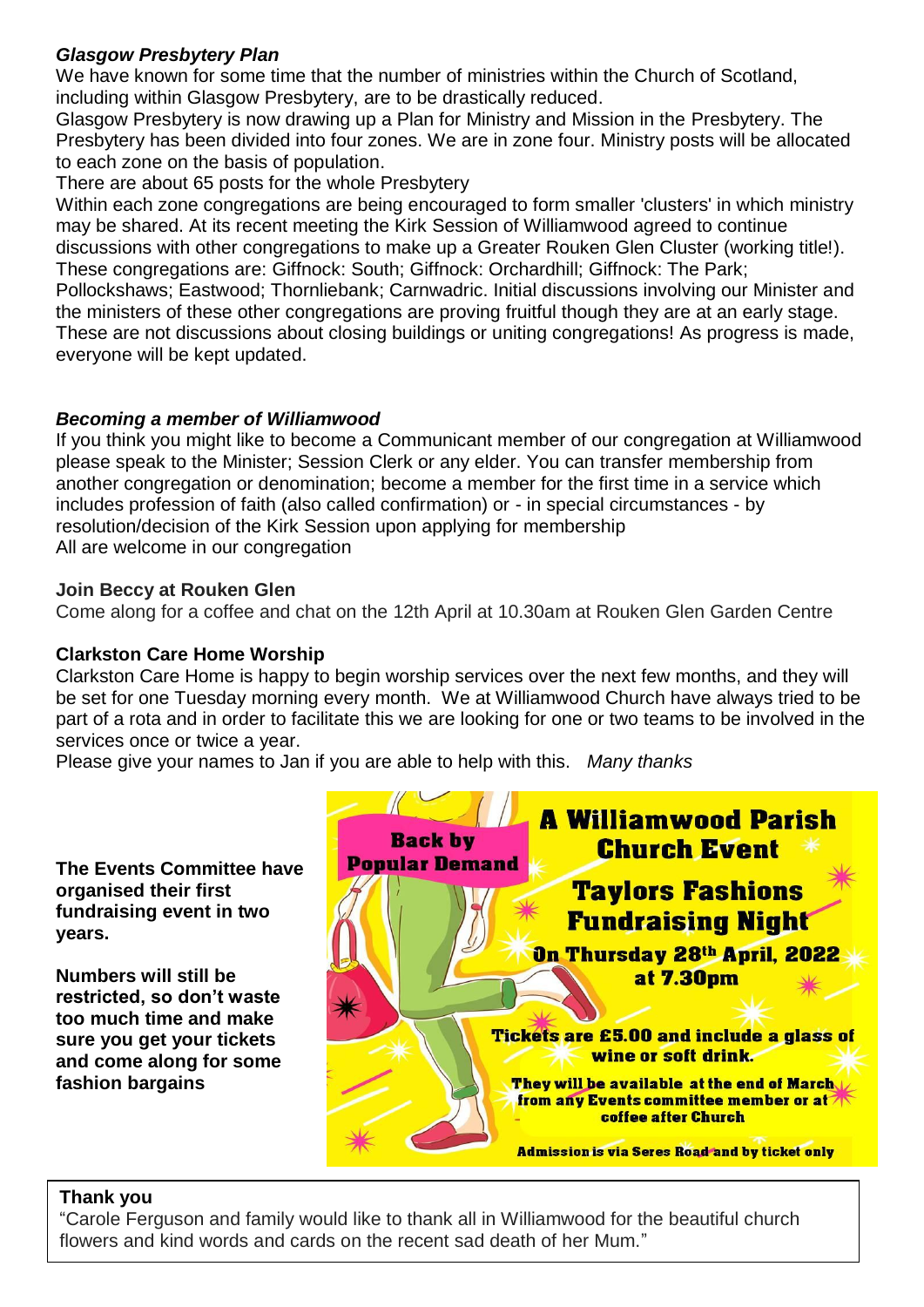

## *CHRISTIAN AID UPDATE ....*

Fund raising events have been severely curtailed over the last couple of years. Due to Covid restrictions the Sponsored Swim and the Art Exhibition have not taken place this year so, in the meantime, the churches involved

have decided to do their own fundraising. Here is what we are proposing and if you have any other ideas or thoughts please speak to Anne Clark or Ross McGhee.

### **CUMBRAE CHALLENGE**

During the Easter holidays Lauren and Oliver Linich are doing a triathlon on the Isle of Cumbrae. They will cycle round the island, 11miles, walk / run the inner circle, 4 miles and swim across the bay, 350 metres. If you would like to sponsor them or give a donation it would be much appreciated.



#### **COFFEE DAY**

There will be a coffee day for Christian Aid on Saturday 14th May (the start of Christian Aid week) from 10am-3pm. It will be held at 37 Ashfield Road.......More information to follow in the next newsletter.

#### **DONATION ENVELOPES**

On Sundays 15th and 22nd of May Christian Aid envelopes will be available in the church and can be put in the collection plates or handed to Ross. ..638 4883 or Anne...644 4776. Donations can also be made online if you prefer to give that way.

### **Thanks to all the congregation for your support and generosity in the past, and also during the present difficult times.**

**Take the 3000 Steps in May Challenge -** The Christian Aid Week manager Sophie Brightwell would also like to invite anyone to.....Walk with us and help change lives. It's simple: take 300,000 sponsored steps in the month of May to raise funds for communities battling the climate crisis. For more information go on to the Christian Aid Website and search for this challenge.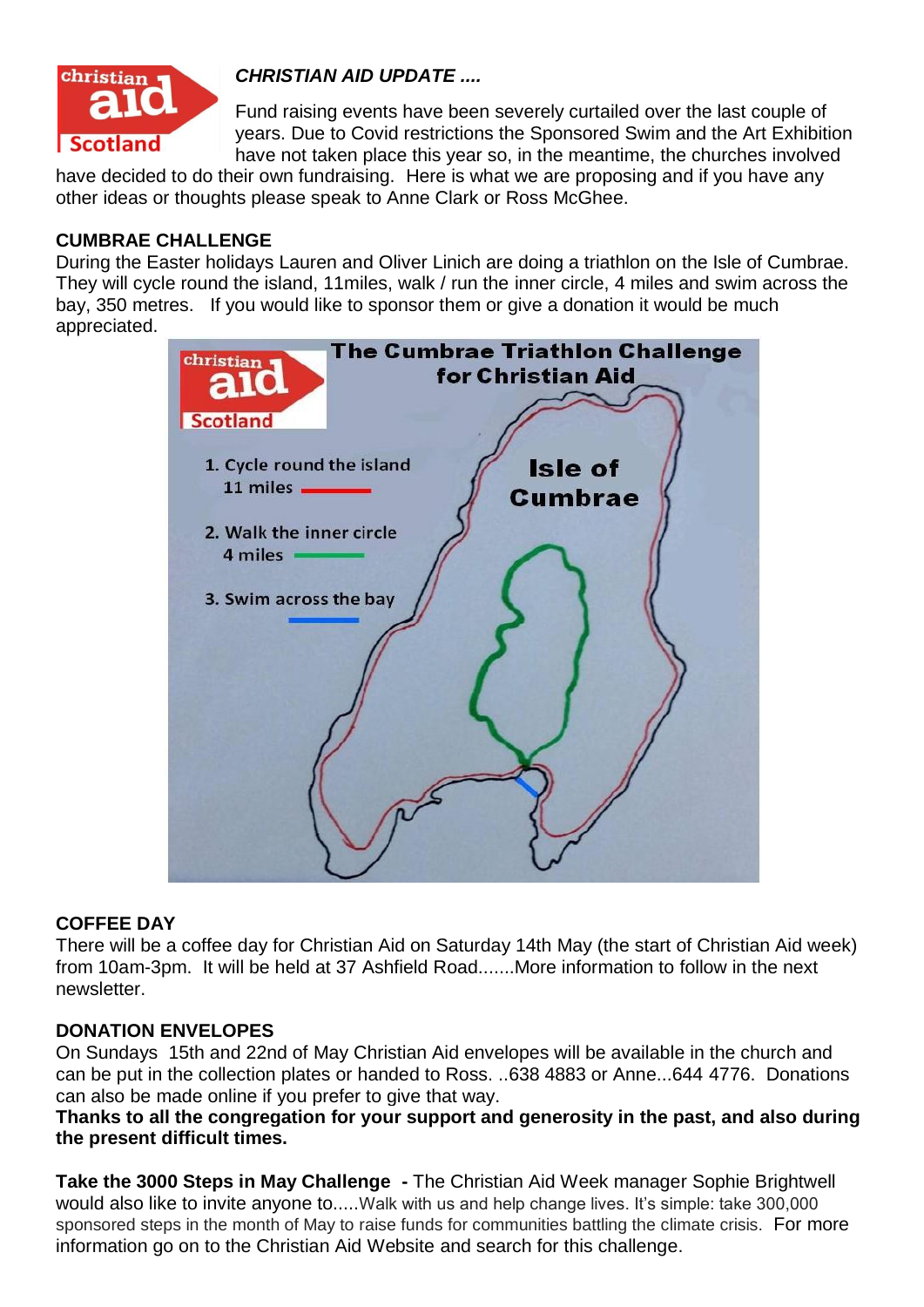## **PROMOTION**



We recognise not everyone within congregations is a Life and Work reader.

Therefore, to encourage new subscribers and keep people connected through the pages of the Church of Scotland magazine, we share details of our latest subscription offer.

## **EASTER OFFER**

**Print:** 12 issues for the price of 10 offer price £30 – enter code EAST22 to receive £6 discount. UK delivery address and new subscribers only.

**Digital:** 12 issues for £14.99 (normally £20.99) no code required – simply select the introductory offer option.

Anyone wishing to take advantage of the offer savings should visit www.lifeandwork.org/subscribe. The offer is valid until 30.04.22. Subscribers to Life and Work support the vital and vibrant work of our Church while keeping connected with the Christian community in Scotland, and further afield. We hope there is an opportunity for you to share news of this promotion with others and we thank you for your support.

## *Best wishes The Life and Work Team*

**The Glasgow Phoenix Choir,** under our conductor Cameron Murdoch, will be performing a concert on Friday 22<sup>nd</sup> April 2022 in Glasgow Royal Concert Hall, New Auditorium, Sauchiehall Street, Glasgow G2 3NY. The concert begins at 19:30 and tickets cost £20.00 and £22.50 online from the GRCH; Box office 0141 353 8000 or via the choir's website.

Our accompanist for the event is Gordon Cree and we have the wonderful mezzo-soprano Cheryl Forbes as a very special guest. During the concert we will be performing the premiere

of *Opening* written specially by Bob Chilcott to celebrate the choir's platinum jubilee and 120 years since the foundation of our predecessors the Glasgow Orpheus Choir.

## **Tea and coffee after the church**

Thank you to everyone for supporting coffee after church. Our numbers are certainly building, which is lovely to see. Please remember to keep to a maximum of six people per table to try to prevent overcrowding. This is to try to keep everyone as safe as possible.



There will be no tea or coffee on Easter Sunday, but on the 3rd,  $10^{th}$  and  $24^{th}$  of April there will be. and it will be for both Church House and our own church.

On the  $8<sup>th</sup>$  and 29<sup>th</sup> of May (also either 1<sup>st</sup> May or 12<sup>th</sup> June), donations will be for the Guild's projects.

On the 15th and 22nd of May, donations will be for Christian Aid, to coincide with Christian Aid Week.

At the moment we don't have enough volunteers for  $1<sup>st</sup>$  May. If you think you could help, please let me know, either at church or by calling me. If you have any suggestions for possible future recipients, please speak to Jan.

Aileen Montgomery 0794 601 3629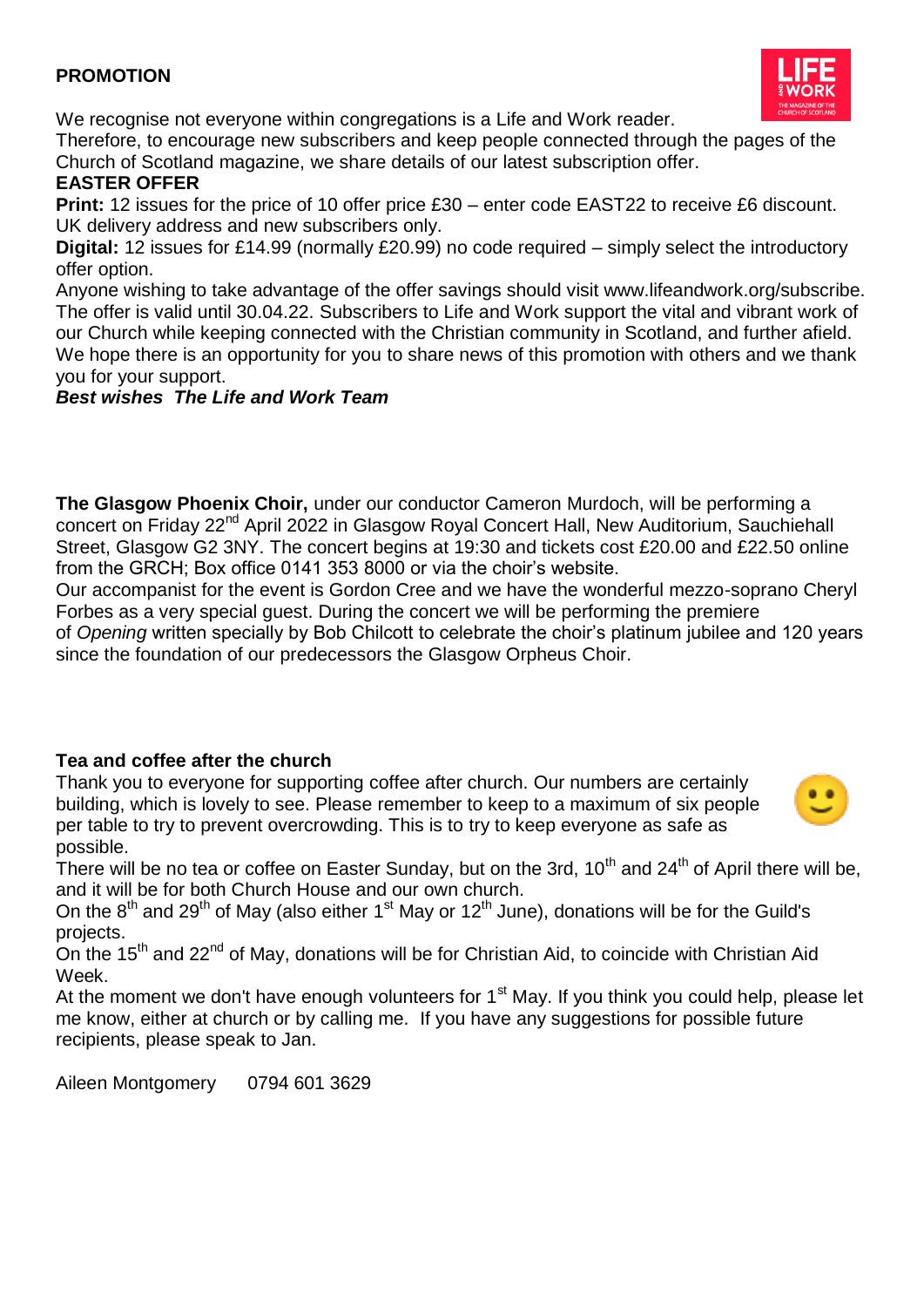### **Dates for your diary**

| Mon 4 <sup>th</sup> April at 2.30pm                                | Book club meets in the Session room or at picnic<br>tables outside |
|--------------------------------------------------------------------|--------------------------------------------------------------------|
| Mon 4 <sup>th</sup> April at 7pm                                   | Kwenderana Partnership meeting                                     |
| Tues 12 <sup>th</sup> April at 10.30am                             | Tea Break with Beccy at Rouken Glen                                |
| Sun 24 April after 11.00am service                                 | Stated Annual Meeting of the Congregation                          |
| Sun 24 <sup>th</sup> April after morning service                   | Stated Annual Meeting of the Congregation                          |
| Thurs 28 April at 7.30pm                                           | <b>Fashion Evening with Taylors Fashion</b>                        |
| Mon 2 <sup>nd</sup> May                                            | <b>Events Committee meets</b>                                      |
| Sunday 5 <sup>th</sup> June - after morning<br>(Communion) service | <b>Platinum Picnic Party</b>                                       |

### *Pass it on*

We'd be grateful if elders would print out and post a copy of this Newsletter to anyone in their district who does not have online access. If you are unable to do this please pass the names of those requiring print copy to Evelyn Wallace or Margaret Robertson. Postage costs will be refunded.

### **CHURCH CONTACTS & INFORMATION**

| Minister - Rev Jan Mathieson Telephone: 0141 579 9997     |
|-----------------------------------------------------------|
| E-mail: JMathieson@churchofscotland.org.uk                |
| Session Clerk - Margaret Robertson Telephone: 07778148181 |
| $E$ -mail: margaret ctroberts on @gmail.com               |
| Website: new.williamwoodparish.church                     |

| <b>Safeguarding Contact: Minister /Neil Little</b> | News Bulletin: Evelyn Wallace    |
|----------------------------------------------------|----------------------------------|
| Web Page: Editor: Joan Black                       | <b>Facebook: Sarah Alexander</b> |
| <b>Sunday School: Maureen McCulloch</b>            | <b>Media Team David Liddell</b>  |

## **Please note that the Website address has changed to new.williamwoodparish.church**